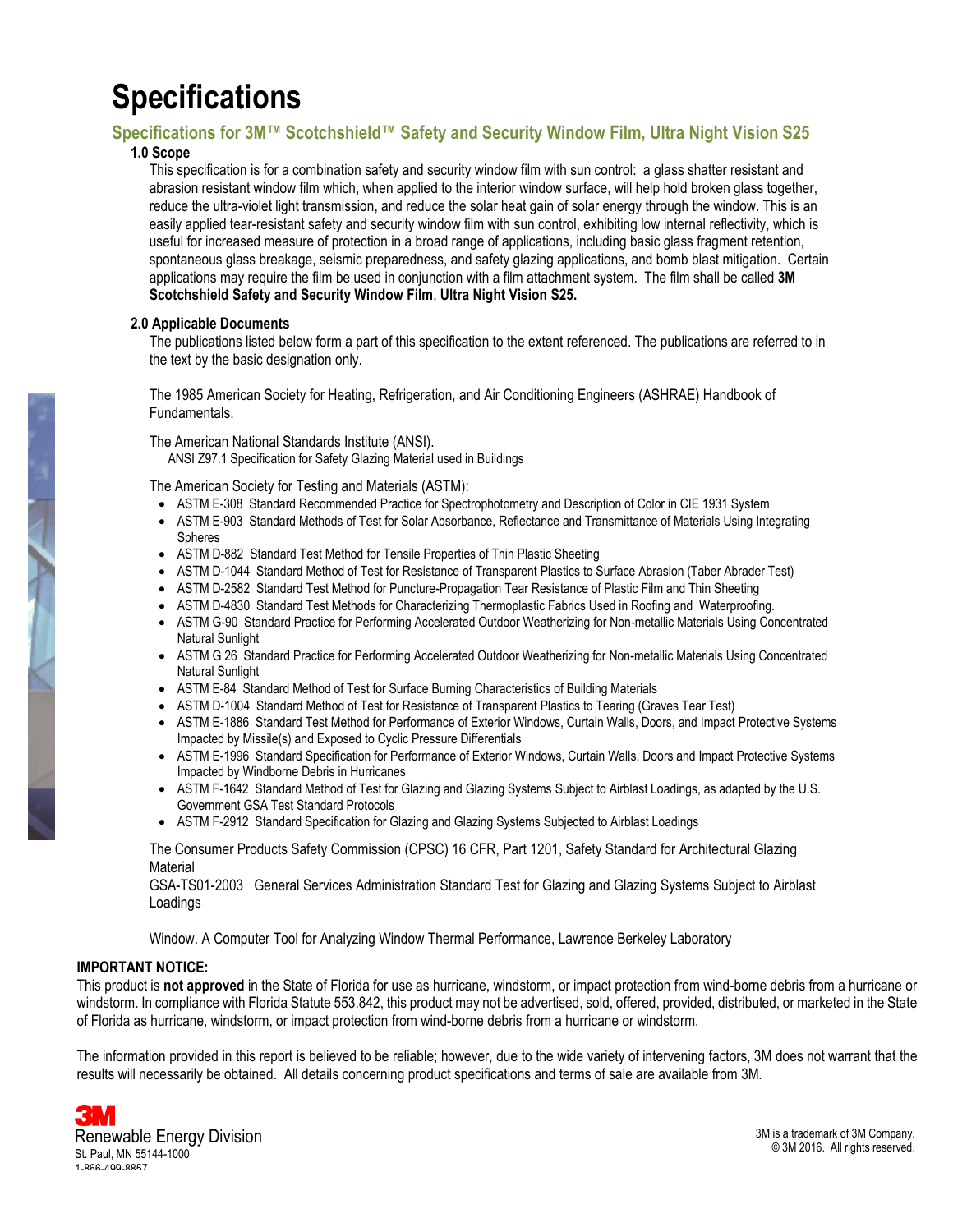## **Specifications Ultra Night Vision S25 Safety and Security Window Film**

### **3.0 Requirements of the Film**

3.1 **Film Material**: The film material shall consist of an optically clear polyester film, consisting of co-extruded microlayers, laminated to a multilayered metalized polyester film for added color and sun control performance. The film has a durable acrylic abrasion resistant coating over one surface, and a UV stabilized pressure sensitive adhesive on the other. The film shall contain no dyed polyester. The film shall have a nominal thickness of 8 mils (0.008 inches). There shall be no evidence of coating voids. The film shall be identified as to Manufacturer of Origin (hereafter to be called Manufacturer).

#### 3.2 **Film Properties (nominal)**:

- a) Tensile Strength (ASTM D882): 27,000 psi
- b) Break Strength (ASTM D882): 215 lbs / in
- c) Percent Elongation at Break (ASTM D882): 95%
- d) Percent Elongation at Yield (ASTM D882): 8%
- e) Yield Strength (ASTM D882): 15,000 psi
- f) Graves Area Tear Resistance (ASTM D1004): 1,100 lbs%
- g) Puncture Propagation Tear Resistance (ASTM D2582): 10 lbf
- h) Modulus (ASTM D882): 600 kpsi

#### 3.3 **Solar Performance Properties**: film applied to ¼" thick clear glass

- a) Visible Light Transmission: 24%
- b) Visible Reflection: 7% (interior) / 19% (exterior)
- c) Ultraviolet Transmission: less than 1% (300 380 nm)
- d) Solar Heat Gain Coefficient: 0.40
- e) Total Solar Energy Rejected: 60%

3.4 **Flammability**: The Manufacturer shall provide independent test data showing that the window film shall meet the requirements of a Class A Interior Finish for Building Materials for both Flame Spread Index and Smoked Development Values per ASTM E-84

3.5 **Abrasion Resistance**: The Manufacturer shall provide independent test data showing that the film shall have a surface coating that is resistant to abrasion such that, less than 5% increase of transmitted light haze will result in accordance with ASTM D-1044 using 50 cycles, 500 grams weight, and the CS10F Calibrase Wheel.

3.6 **Adhesive System**: The film shall be supplied with a high mass pressure sensitive weatherable acrylate adhesive applied uniformly over the surface opposite the abrasion resistant coated surface. The adhesive shall be pressure sensitive (not water activated) and physically bond (not chemically bond) to the glass. The adhesive shall be essentially optically flat and shall meet the following criteria:

- a. Viewing the film from a distance of ten feet at angles up to 45 degrees from either side of the glass, the film itself shall not appear distorted.
- b. It shall not be necessary to seal around the edges of the applied film system with a lacquer or other substance in order to prevent moisture or free water from penetrating under the film system.

3.7 **Impact Resistance for Safety Glazing**: The film, when applied to either side of the window glass, shall pass a 400 ftlb impact when tested according to 16 CFR CPSC Part 1201 (Category 2) and ANSI Z97.1 (Class A, Unlimited).

#### **IMPORTANT NOTICE:**

This product is **not approved** in the State of Florida for use as hurricane, windstorm, or impact protection from wind-borne debris from a hurricane or windstorm. In compliance with Florida Statute 553.842, this product may not be advertised, sold, offered, provided, distributed, or marketed in the State of Florida as hurricane, windstorm, or impact protection from wind-borne debris from a hurricane or windstorm.

The information provided in this report is believed to be reliable; however, due to the wide variety of intervening factors, 3M does not warrant that the results will necessarily be obtained. All details concerning product specifications and terms of sale are available from 3M.

Renewable Energy Division St. Paul, MN 55144-1000 1-866-499-8857

3M is a trademark of 3M Company. © 3M 2016. All rights reserved.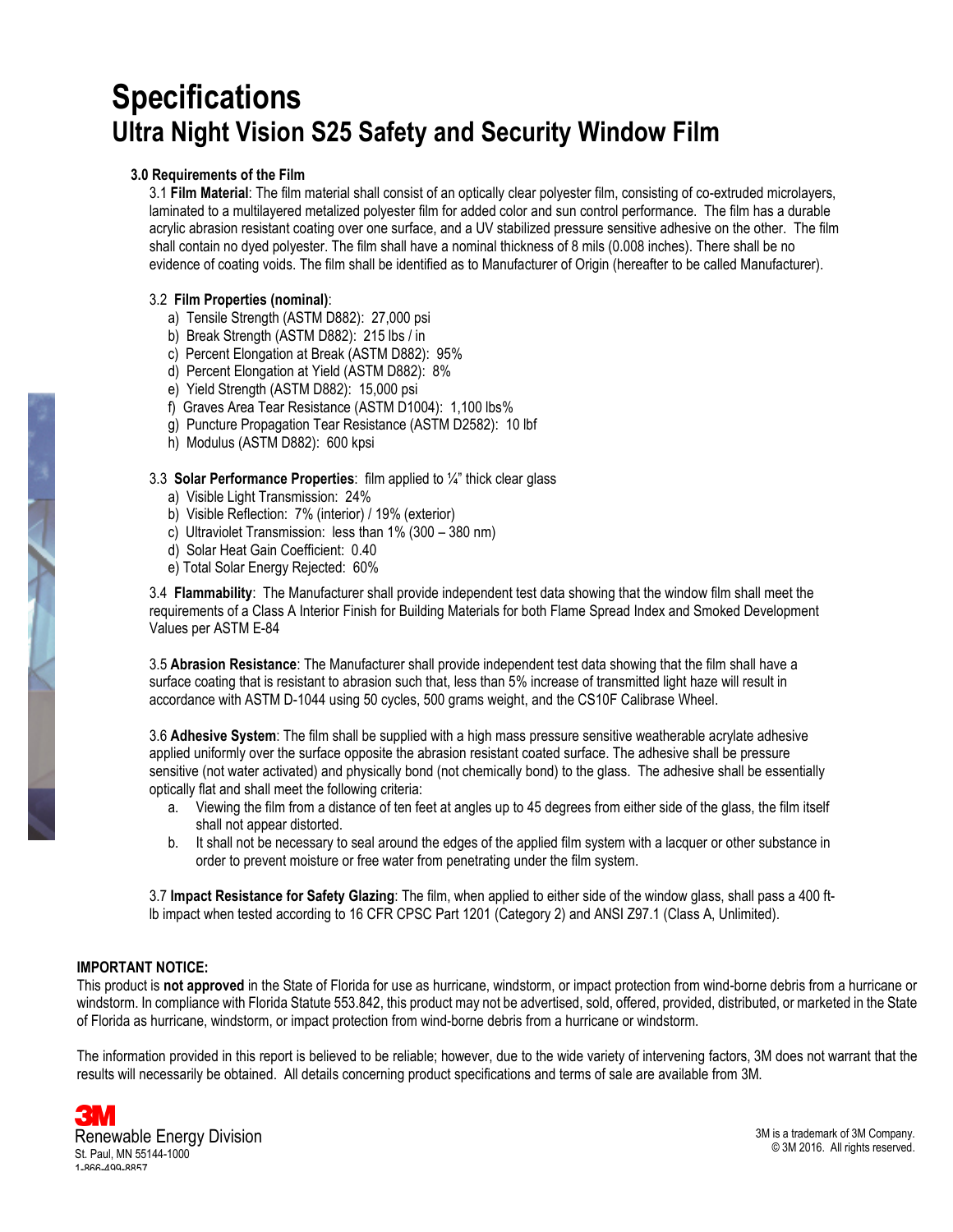# **Specifications**

## **3M Ultra Night Vision S25 Safety and Security Window Film**

3.8 **Impact Protection:** per ASTMs E1886 / E1996

a. [reserved]

b. The safety film component of the window film construction shall pass impact of Small Missile "A" and withstand subsequent pressure cycling (per ASTMs E 1996 and E 1886) at 80 psf Design Pressure with use of 3M Impact Protection Adhesive attachment system.

### 3.9 **Bomb Blast Mitigation:**

- a. GSA Rating of "2" / ASTM F1642 "No Hazard" with blast pressure of 6 psi and 42 psi\*msec blast impulse, on ¼" annealed single pane glass and 3M Impact Protection Adhesive Attachment system
- b. GSA Rating of "3B" / ASTM F1642 "Minimal Hazard" with blast pressure of 4 psi and 28 psi\*msec blast impulse, on 1/4" tempered single pane glass and 3M Impact Protection Profile Attachment system
- c. GSA Rating of "2" / ASTM F1642 "No Hazard" with blast pressure of 6 psi and 42 psi\*msec blast impulse, on 1" annealed double pane glass and 3M Impact Protection Profile Attachment system
- d. GSA Rating of "2" / ASTM F1642 "No Hazard" with blast pressure of 8 psi and 60 psi\*msec blast impulse, on 1" tempered double pane glass and 3M Impact Protection Adhesive Attachment system

#### **4.0 Requirements of the Authorized Dealer/Applicator (ADA)**

4.1 The ADA shall provide documentation that the ADA is certified by the Manufacturer of the window film to install said window film as per the Manufacturer's specifications and in accordance with specific requests as to be determined and agreed to by the customer.

4.2 Authorization of dealership may be verified through the company's 3M ID Number.

4.3 The ADA will provide a commercial building reference list of ten (10) properties where the ADA has installed window film. This list will include the following information:

- \* Name of building
- \* The name and telephone number of a management contact
- \* Type of glass
- \* Type of film
- \* Amount of film installed
- \* Date of completion

4.4 Upon request, the ADA will provide a Glass Stress Analysis of the existing glass and proposed glass/film combination as recommended by the film Manufacturer.

4.5 Upon request, the ADA will provide an application analysis to determine available energy cost reduction and savings.

#### **IMPORTANT NOTICE:**

This product is **not approved** in the State of Florida for use as hurricane, windstorm, or impact protection from wind-borne debris from a hurricane or windstorm. In compliance with Florida Statute 553.842, this product may not be advertised, sold, offered, provided, distributed, or marketed in the State of Florida as hurricane, windstorm, or impact protection from wind-borne debris from a hurricane or windstorm.

The information provided in this report is believed to be reliable; however, due to the wide variety of intervening factors, 3M does not warrant that the results will necessarily be obtained. All details concerning product specifications and terms of sale are available from 3M.

Renewable Energy Division St. Paul, MN 55144-1000 1-866-499-8857